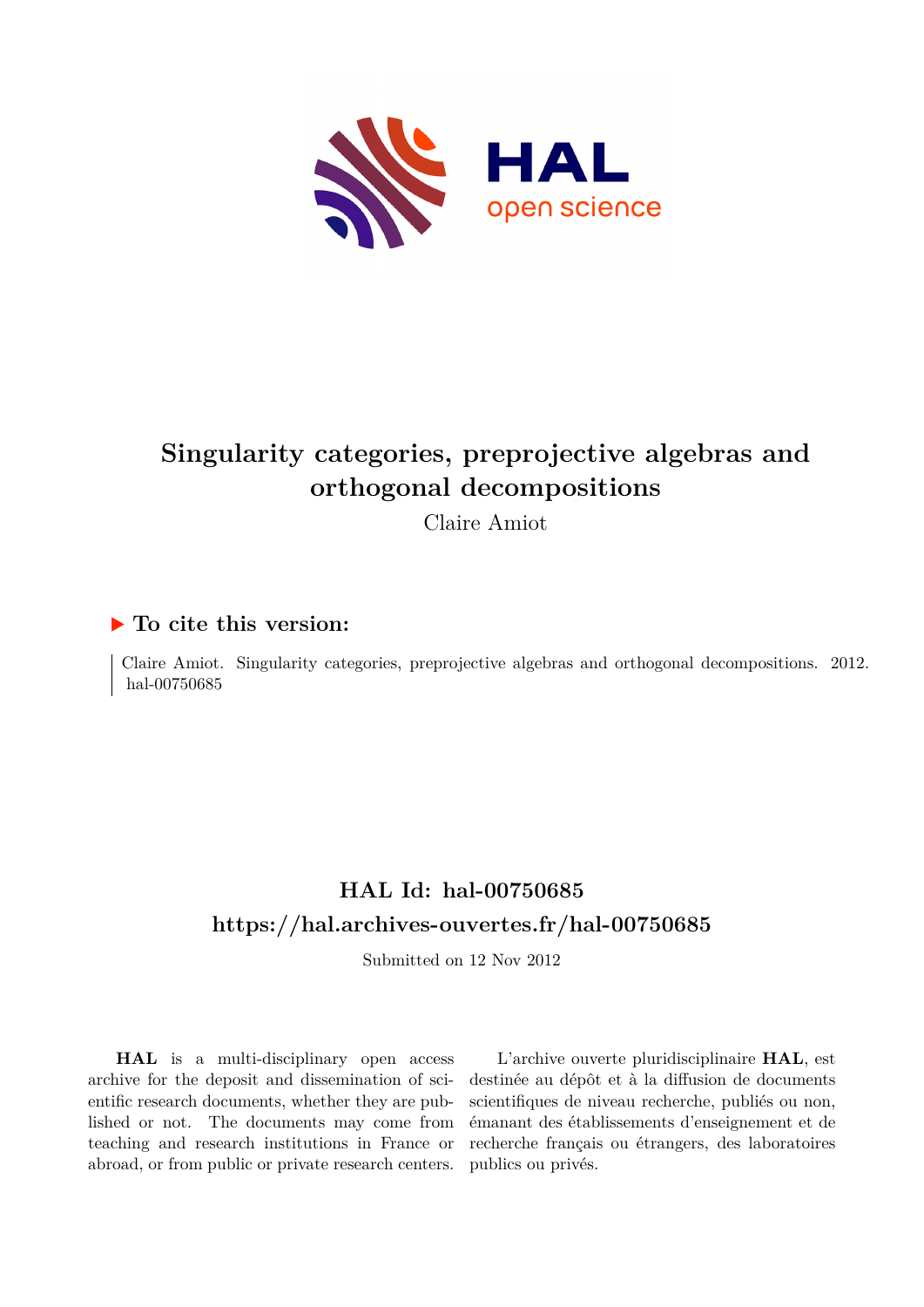## PREPROJECTIVE ALGEBRAS, SINGULARITY CATEGORIES AND ORTHOGONAL DECOMPOSITIONS

## CLAIRE AMIOT

Abstract. In this note we use results of [\[Min11\]](#page-10-0) and [\[AIR11\]](#page-10-1) to construct an embedding of the graded singularity category of certain graded Gorenstein algebras into the derived categories of coherent sheaves over its projective scheme. These graded algebras are constructed using the preprojective algebras of d-representation infinite algebras as defined in [\[HIO12\]](#page-10-2). We relate this embedding to the construction of a semi-orthogonal decomposition of the derived category of coherent sheaves over the projective scheme of a Gorenstein algebra of parameter 1 described in [\[Orl05\]](#page-11-0).

## 1. INTRODUCTION

To a commutative graded Noetherian ring, Orlov associates in [\[Orl05\]](#page-11-0) the graded singularity category  $\mathsf{Sing}^{\mathsf{gr}}(R)$  defined as the Verdier localization of the bounded derived category  $\mathcal{D}^{b}(\mathsf{gr}\,R)$  by the full triangulated subcategory of perfect complexes  $\mathcal{D}^{\rm b}(\text{grproj }R)$ . This category is a graded analogue of the singularity category  $\mathsf{Sing}(R)$  of R which captures many properties of the singularities of the affine scheme  $Spec(R)$ . Associated to the graded algebra  $R$ , another natural triangulated category to consider is the derived category  $\mathcal{D}^{\rm b}(\text{qgr }R)$  of graded tails of R, where  $\operatorname{qgr} R$  is the quotient of the abelian category gr R of finitely generated graded R-modules by the subcategory  $\mathsf{fdgr}\,R$  of finite dimensional ones. By a classical theorem due to Serre, the category  $\gamma$  and  $R$  is equivalent to the category of coherent sheaves of the projective scheme Proj $(R)$ . When the algebra R is Gorenstein, Orlov relates these two categories. More precisely, when the Gorentein parameter of  $R$  is positive, there is an embedding

<span id="page-1-0"></span>(1.1) 
$$
\mathsf{Sing}^{\mathsf{gr}}(R) \longrightarrow \mathcal{D}^{\mathrm{b}}(\mathsf{qgr} R) .
$$

This applies in particular when  $R$  is the ring of homogenous coordinates of an hypersurface in  $\mathbb{P}^N$  which is a Fano variety.

More recently, in the context of non commutative algebraic geometry, Minamoto and Mori introduced the notion of quasi-Fano algebras. For such an algebra  $\Lambda$ , Minamoto contructs in [\[Min11\]](#page-10-0) a triangle equivalence between the derived category of the module category  $\mathsf{Mod}\Lambda$  and

partially supported by the ANR project ANR-09-BLAN-0039-02.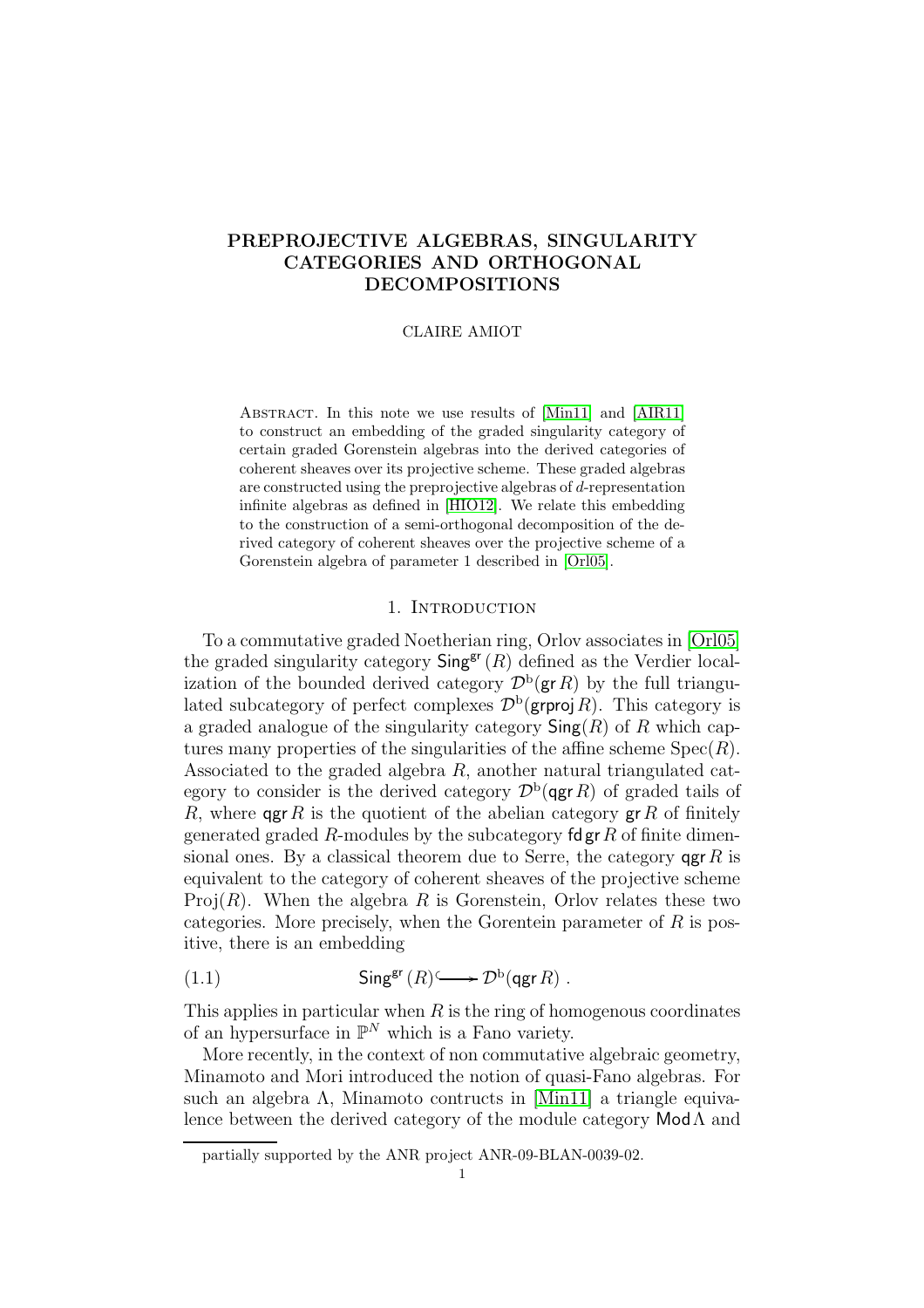#### 2 CLAIRE AMIOT

the derived category of graded tails QGrΠ where Π is the tensor algebra over  $\Lambda$  of a certain  $\Lambda$ -bimodule. This applies in particular to d-representation infinite algebras introduced in [\[HIO12\]](#page-10-2) and gives a triangle equivalence linking a d-representation infinite algebra  $\Lambda$  with its associated  $(d+1)$ -preprojective algebra Π. In particular, when Π is Noetherian we obtain an equivalence

<span id="page-2-0"></span>(1.2) 
$$
\mathcal{D}^{b}(\text{mod }\Lambda) \longrightarrow \mathcal{D}^{b}(\text{qgr }\Pi) .
$$

On the other hand, in the paper [\[AIR11\]](#page-10-1), for a d-representation infinite algebra  $\Lambda$  with Noetherian preprojective algebra  $\Pi$ , we construct a triangle equivalence

(1.3) 
$$
\mathcal{D}^{\rm b}(\text{mod }\Lambda/\Lambda e\Lambda) \longrightarrow \text{Sing}^{\rm gr}(e \Pi e) ,
$$

where  $e$  is an idempotent of  $\Lambda$  satisfying some finiteness conditions. These conditions ensure in particular that the categories qgrΠ and  $qgr e\Pi e$  are equivalent and that the restriction functor

<span id="page-2-2"></span><span id="page-2-1"></span>
$$
\mathcal{D}^{\rm b}(\operatorname{\mathsf{mod}}\Lambda/\Lambda e\Lambda)\longrightarrow \mathcal{D}^{\rm b}(\operatorname{\mathsf{mod}}\Lambda)
$$

is fully faithful. Therefore combining the equivalences [\(1.2\)](#page-2-0) and [\(1.3\)](#page-2-1) we obtain an embedding

(1.4) 
$$
\mathsf{Sing}^{\mathsf{gr}}(e \Pi e) \longrightarrow \mathcal{D}^{\mathsf{b}}(\mathsf{qgr}\, e \Pi e) .
$$

The aim of this note is to show that this embedding is a particular case of Orlov's functor [\(1.1\)](#page-1-0). This description in term of restriction functors gives a better insight of different properties of the functor [\(1.1\)](#page-1-0), and permits, for instance, to understand the action of the degree shift functor of  $\mathsf{Sing}^{\mathsf{gr}}(R)$  inside  $\mathcal{D}^{\rm b}(\mathsf{qgr} R)$ .

The plan of the paper is the following. We start in Section [2](#page-3-0) by recalling the definition of higher representation finite algebras and their preprojective algebras and state Minamoto's equivalence in this particular case. In Section [3,](#page-4-0) we recall results of [\[AIR11\]](#page-10-1) and deduce an embedding of type [\(1.4\)](#page-2-2). The main result of this note is given in Section [4](#page-6-0) where we prove that this embedding is the same as the one contructed by Orlov. This permits to recover some results of [\[KMV11\]](#page-10-3). Some examples are treated in Section [5.](#page-9-0)

Acknowledgment. I am grateful to Osamu Iyama for suggesting me the connection between the papers [\[Orl05,](#page-11-0) [Min11,](#page-10-0) [AIR11\]](#page-10-1). I would also thank Helmut Lenzing and Idun Reiten for interesting conversations on the subject, and Lidia Angeleri-Hügel for explanations on recollements and for the reference [\[AKL11\]](#page-10-4).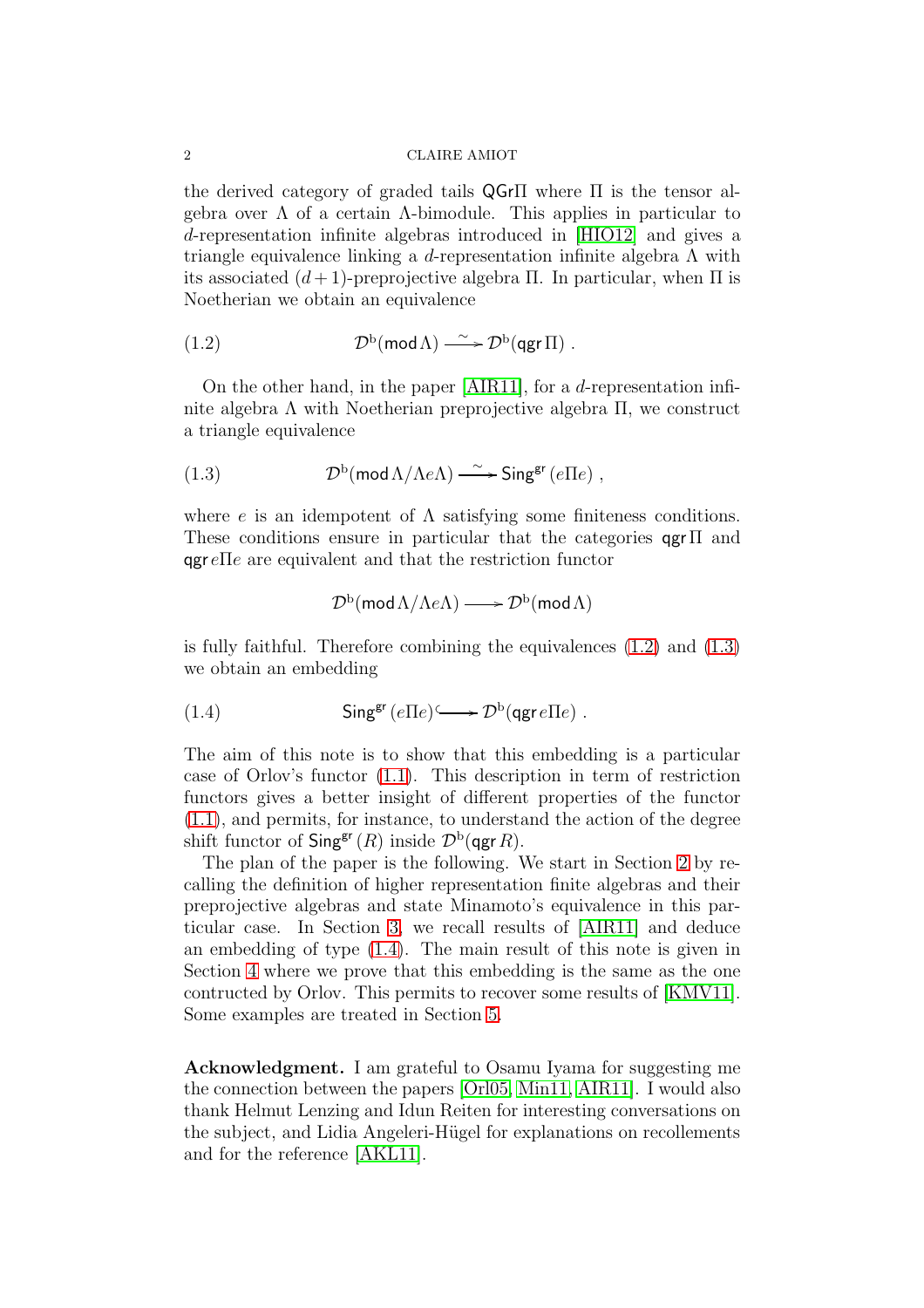Notation. Throughout this paper  $k$  is an algebraically closed field and all algebras are  $k$ -algebras. We denote by  $D$  the  $k$ -dual, that is  $D(-) = \text{Hom}_k(-,k).$ 

Let A be a k-algebra. All modules in this paper are right modules. We denote by  $mod A$  the category of finitely presented modules, by  $proj A$  the category of finitely generated projective A-modules and by fdA the category of finite dimensional A-modules. The envelopping algebra  $A^{\rm op} \otimes A$  is denoted  $A^{\rm e}$ .

If A is a graded k-algebra, we denote by  $grA$  the category of finitely presented graded A-modules, and by  $\operatorname{gr} \operatorname{proj} A$  the category of finitely generated projective graded A-modules. For a graded module  $M =$  $\bigoplus_{i\in\mathbb{Z}}\in \text{gr}\, A$ , we denote by  $M(1)$  the graded module whose graded pieces are given by  $(M(1))_i = M_{i+1}$ .

We denote by  $\mathcal{D}(-)$  the derived category and by  $\mathcal{D}^{b}(-)$  the bounded derived category.

## <span id="page-3-0"></span>2. d-Representation Infinite algebras and preprojective algebras

**Definition 2.1.** [\[HIO12\]](#page-10-2) Let  $d$  be a non negative integer. A finite dimensional algebra  $\Lambda$  is said to be *d-representation infinite* if the following two conditions hold:

- gl.dim  $\Lambda \leq d$
- $\{ \mathbb{S}_d^{-i} \Lambda, i \in \mathbb{N} \} \subset \text{mod} \Lambda,$

where  $\mathbb{S}_d$  is the autoequivalence  $\mathbb{S} \circ [-d] = -\frac{\mathbf{L}}{\otimes} D\Lambda[-d]$  of  $\mathcal{D}^{\rm b}(\mathsf{mod}\Lambda)$ .

Definition 2.2. Let  $\Lambda$  be a *d*-representation infinite algebra. Its associated preprojective algebra (also called  $(d+1)$ -preprojective algebra) is defined to be the tensor algebra

$$
\Pi = \Pi_{d+1}(\Lambda) := \mathsf{T}_{\Lambda} \mathsf{Ext}^d_{\Lambda}(D\Lambda, \Lambda).
$$

The algebra  $\Pi$  is naturally positively graded. We recall that  $\Pi$  is called *left graded coherent* if the category  $gr\pi$  is closed under kernels (see also [\[HIO12\]](#page-10-2) for equivalent definitions). We denote by  $qgr\pi$  the quotient category of  $gr \Pi$  by the torsion subcategory fdgr $\Pi$  of finitedimensional graded  $\Pi$ -modules, by  $q : \text{gr} \Pi \rightarrow \text{agr} \Pi$  the natural projection and by  $\mathbf{q} : \mathcal{D}^{\rm b}(\mathsf{gr}\,\Pi) \to \mathcal{D}^{\rm b}(\mathsf{agr}\,\Pi)$  the associated left derived functor. If M and N are in  $gr\Pi$ , by definition we have

$$
\operatorname{Hom}_{\operatorname{qgr} \Pi}(qM, qN) = \lim_{p \to \infty} \operatorname{Hom}_{\operatorname{gr} \Pi}(M_{\geq p}, N),
$$

where  $M_{\geq p}$  is the graded module  $\bigoplus_{i\geq p} M_i$ .

<span id="page-3-1"></span>**Theorem 2.3.** [\[Min11,](#page-10-0) Thm 3.12] Let  $\Lambda$  be a d-representation infinite algebra and  $\Pi$  its associated preprojective algebra. Assume that  $\Pi$  is left graded coherent, then the triangle functor  $\mathbf{q}(- \otimes_{\Lambda} \Pi) : \mathcal{D}^{\rm b}(\textsf{mod}\,\Lambda) \longrightarrow$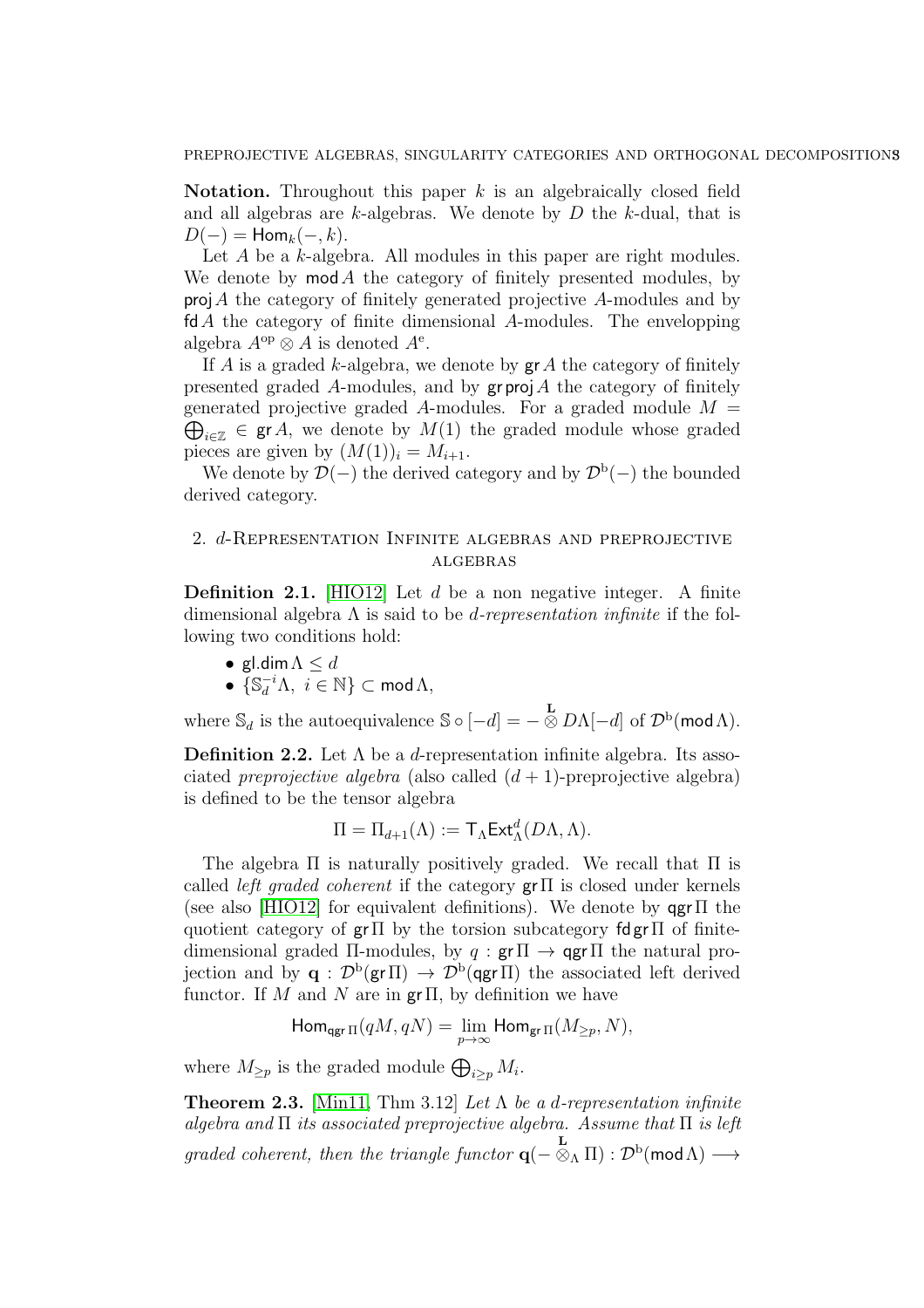$\mathcal{D}^{\rm b}(\texttt{qgr\,II})$  is a triangle equivalence. Moreover there is a commutative diagram

<span id="page-4-3"></span>(2.1) 
$$
\mathcal{D}^{b}(\text{mod }\Lambda) \xrightarrow{q(-\otimes_{\Lambda}\Pi)} \mathcal{D}^{b}(qgr\Pi).
$$

$$
\xrightarrow{\mathbb{S}_{d}^{-1}} \downarrow \qquad \qquad \downarrow (1)
$$

$$
\mathcal{D}^{b}(\text{mod }\Lambda) \xrightarrow{q(-\otimes_{\Lambda}\Pi)} \mathcal{D}^{b}(qgr\Pi)
$$

<span id="page-4-2"></span>Remark 2.4. The preprojective algebras of d-representation infinite algebras satisfies very nice properties. In particular they are bimodule  $(d+1)$ -Calabi-Yau of Gorenstein parameter 1, that is they have global dimension  $(d+1)$  and there is an isomorphism

$$
\mathbf{R}\text{Hom}_{\Pi^e}(\Pi,\Pi^e)[d+1] \simeq \Pi(1) \quad \text{in } \mathcal{D}(\mathsf{gr}\,\Pi^e).
$$

In fact, the preprojective construction gives a bijection between drepresentation infinite algebras and bimodule  $(d + 1)$ -Calabi-Yau algebras of Gorenstein parameter 1 (cf [\[AIR11,](#page-10-1) Thm 3.5] and [\[HIO12,](#page-10-2) Thm 4.35]).

<span id="page-4-0"></span>3. The singularity category of a Gorenstein algebra

**Definition 3.1.** [\[Orl05\]](#page-11-0) Let  $R = \bigoplus_{p>0} R_p$  be a positively graded algebra. The singularity category is defined to be the Verdier localisation

$$
\mathsf{Sing}^{\mathsf{gr}}(R) := \mathcal{D}^{\mathrm{b}}(\mathsf{gr}\,R)/\mathcal{D}^{\mathrm{b}}(\mathsf{gr}\,\mathsf{proj}\,R).
$$

We denote by  $\pi : \mathcal{D}^{\mathrm{b}}(\text{gr } R) \to \mathsf{Sing}^{\text{gr}}(R)$  the localisation functor.

When R is Gorenstein, that is when the injective dimension of R is finite as right and left R-module, then the singularity category can be interpreted as the stable category of graded maximal Cohen-Macaulay R-modules [\[Buc87\]](#page-10-5).

<span id="page-4-1"></span>**Theorem 3.2.** [\[AIR11\]](#page-10-1) Let  $\Lambda$  be a d-representation infinite algebra such that its preprojective algebra  $\Pi$  is Noetherian. Assume there exists an idempotent e in  $\Lambda$  such that

- (a) dim<sub>k</sub>  $\underline{\Pi} < \infty$  where  $\underline{\Pi} := \Pi / \Pi e \Pi$ ;
- (b)  $e\Lambda(1-e) = 0$ .

Then the functor given by the composition

$$
\mathcal{D}^{\rm b}(\mathsf{mod}\,\underline{\Lambda})\xrightarrow{\mathrm{Res.}}\mathcal{D}^{\rm b}(\mathsf{mod}\,\Lambda)\xrightarrow{\phantom{-}\underline{\Lambda}\Lambda\,\Pi e\phantom{.}}\mathcal{D}^{\rm b}(\mathsf{gr}\,e\Pi e)\xrightarrow{\phantom{-}\pi\phantom{.}}\mathsf{Sing}^{\rm gr}(e\Pi e)
$$

is a triangle equivalence, where  $\Lambda := \Lambda/\Lambda e\Lambda$  and the functor Res :  $\mathcal{D}^{\rm b}(\textsf{mod}\, \underline{\Lambda})\to \mathcal{D}^{\rm b}(\textsf{mod}\, \Lambda)$  is the restriction functor. Moreover there is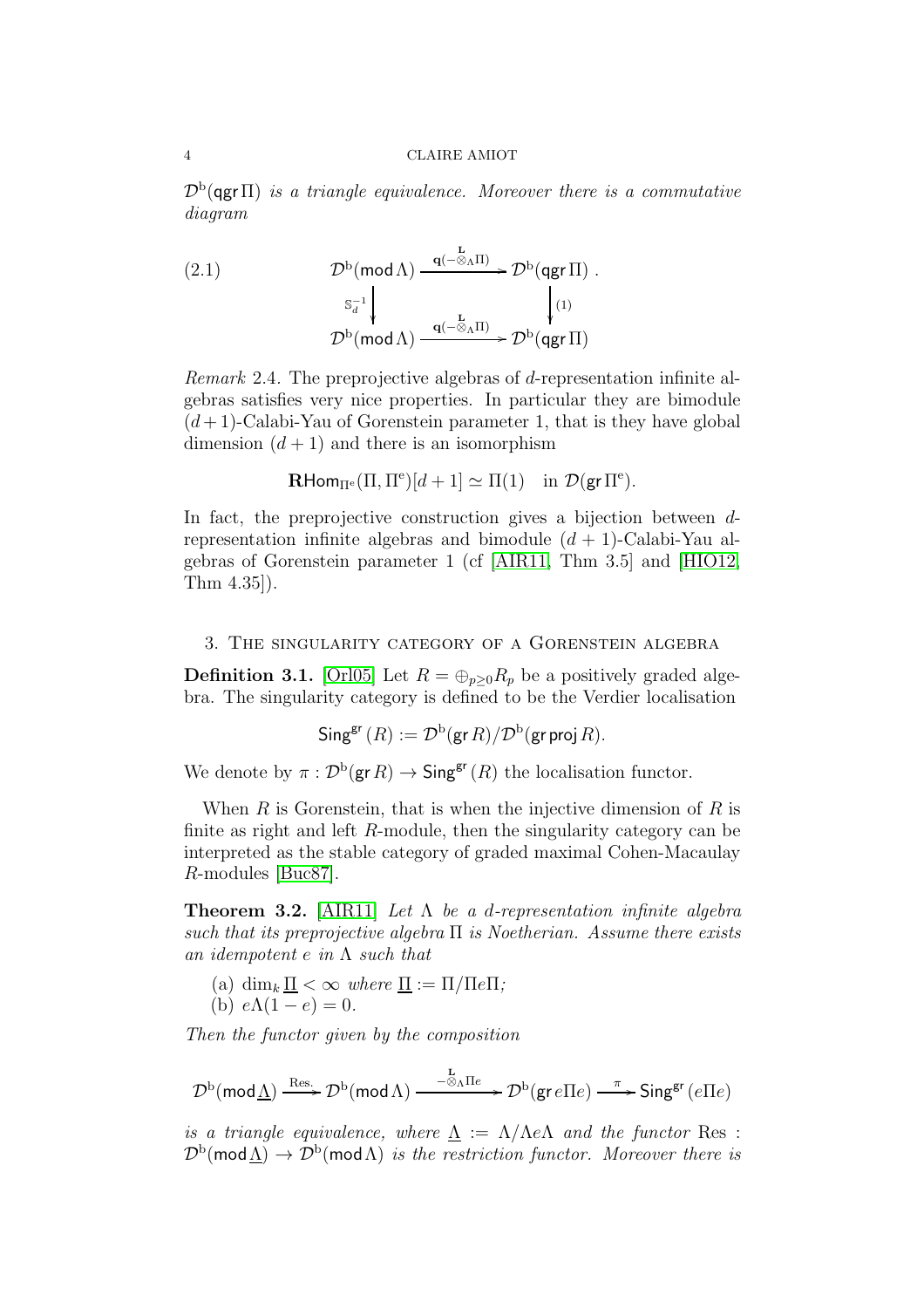a commutative diagram

<span id="page-5-1"></span>(3.1) 
$$
\mathcal{D}^{b}(\text{mod}\underline{\Lambda}) \xrightarrow{\pi(-\underline{\mathbb{S}}_{\Lambda}\Pi e)} \text{Sing}^{\text{gr}}(e\Pi e)
$$

$$
\xrightarrow{\underline{\mathbb{S}}_{d}^{-1}} \downarrow \qquad \qquad \downarrow (1)
$$

$$
\mathcal{D}^{b}(\text{mod}\underline{\Lambda}) \xrightarrow{\pi(-\underline{\mathbb{S}}_{\Lambda}\Pi e)} \text{Sing}^{\text{gr}}(e\Pi e),
$$

where  $\underline{\mathbb{S}}_d$  is the autoequivalence  $-\stackrel{\mathbf{L}}{\otimes}_{\underline{\Lambda}} D \underline{\Lambda} [-d]$  of  $\mathcal{D}^{\mathrm{b}}(\mathsf{mod}\underline{\Lambda})$ .

Combining Theorems [2.3](#page-3-1) and [3.2](#page-4-1) we get the following consequence.

<span id="page-5-0"></span>Corollary 3.3. Under the hypotheses of Theorem [3.2](#page-4-1) there is an embedding

$$
\mathsf{Sing}^{\mathsf{gr}}(e \Pi e) \longrightarrow \mathcal{D}^{\mathrm{b}}(\mathsf{qgr}\, e \Pi e) .
$$

If moreover the global dimension of the algebra e $\Lambda e$  is finite, there is a recollement of triangulated categories

$$
\mathsf{Sing}^{\mathsf{gr}}(e \Pi e) \xrightarrow{\longleftarrow} \mathcal{D}^{\mathrm{b}}(\mathsf{qgr}\, e \Pi e) \xrightarrow{\longleftarrow} \mathcal{D}^{\mathrm{b}}(\mathsf{mod}\, e \Lambda e) .
$$

Proof. First of all, notice that any graded Noetherian ring is left graded coherent, therefore Theorem [2.3](#page-3-1) applies in the setup of Theorem [3.2.](#page-4-1) Then we show that the functor

$$
\operatorname{gr}\Pi \to \operatorname{gr} e \Pi e
$$

$$
M \mapsto Me
$$

induces an equivalence  $qgr\Pi \simeq qgr e\Pi e$ . Indeed, the functor

$$
-\otimes_{e\Pi e}e\Pi:\text{gr}\, e\Pi e\longrightarrow \text{gr}\,\Pi
$$

induces an inverse since the natural map  $M \otimes_{\Pi} \Pi e \Pi \rightarrow M$  is an isomorphism in  $qgr \Pi$  by hypothesis (a) of Theorem [3.2.](#page-4-1)

By assumption (b), the restriction functor Res :  $\mathcal{D}^{b}(\text{mod }\Lambda) \to \mathcal{D}^{b}(\text{mod }\Lambda)$ is fully faithful, hence we get an embedding

$$
\mathsf{Sing}^{\mathsf{gr}}(e \Pi e) \longrightarrow \mathcal{D}^{\mathrm{b}}(\mathsf{qgr}\, e \Pi e) .
$$

Finally, we have  $e\Lambda \simeq e\Lambda e \oplus e\Lambda(1-e) \simeq e\Lambda e$  as left  $e\Lambda e$ -module, so we have  $\Lambda e \overset{\mathbf{L}}{\otimes}_{e\Lambda e} e\Lambda \simeq \Lambda e \otimes_{e\Lambda e} e\Lambda \simeq \Lambda e\Lambda$ . Therefore by Lemma 3.4 of [\[AKL11\]](#page-10-4), if the global dimension of  $e\Lambda e$  is finite there is a recollement

$$
\mathcal{D}^{\rm b}(\operatorname{mod} \Lambda/\Lambda e \Lambda) \xrightarrow{\longleftarrow} \mathcal{D}^{\rm b}(\operatorname{mod} \Lambda) \xrightarrow{\longleftarrow} \mathcal{D}^{\rm b}(\operatorname{mod} e \Lambda e) ,
$$

and thus a recollement

$$
\mathsf{Sing}^{\mathsf{gr}}(e \Pi e) \xrightarrow{\longleftarrow} \mathcal{D}^{\mathsf{b}}(\mathsf{qgr} \, e \Pi e) \xrightarrow{\longleftarrow} \mathcal{D}^{\mathsf{b}}(\mathsf{mod} \, e \Lambda e) .
$$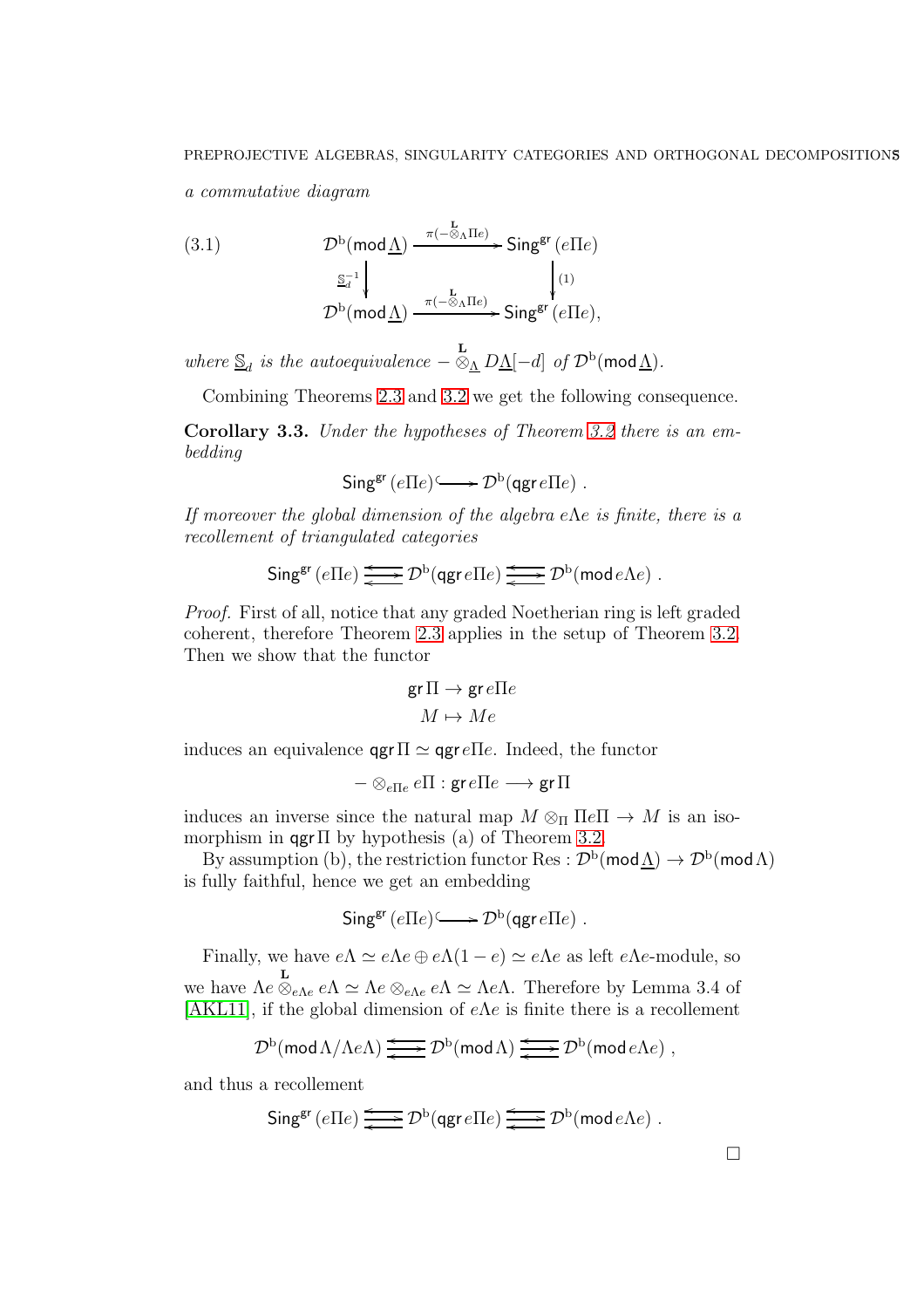#### <span id="page-6-0"></span>6 CLAIRE AMIOT

## 4. Orlov's orthogonal decomposition

In this section, we recall Orlov's construction of embeddings  $(1.1)$ , for graded Gorenstein algebras  $R = k \oplus R_1 \oplus R_2 \oplus \ldots$  with positive Gorenstein parameter. Then we prove the main result of this note which links this construction with the results of [\[Min11\]](#page-10-0) and [\[AIR11\]](#page-10-1).

**Definition 4.1.** A graded Noetherian algebra  $R = k \oplus R_1 \oplus R_2 \oplus \ldots$ is said to be Gorenstein of parameter 1 if it has injective dimension  $(d+1)$  as left and right module and if there is an isomorphism

 $\mathbf{R}\mathsf{Hom}_R(k,R)[d+1] \simeq k(1) \quad \text{in } \mathcal{D}^\mathrm{b}(\operatorname{\mathsf{mod}} R^\mathrm{op}).$ 

<span id="page-6-1"></span>**Theorem 4.2.** [\[Orl05,](#page-11-0) Thm 2.5] Let  $R = k \oplus R_1 \oplus R_2 \oplus \ldots$  be a positively graded algebra, Noetherian and Gorenstein of parameter 1. Then for any  $i \in \mathbb{Z}$  there exists a fully faithful functor

$$
\Phi_i : \mathsf{Sing}^{\mathsf{gr}}(R) \longrightarrow \mathcal{D}^{\mathrm{b}}(\mathsf{qgr}\,R)
$$

and a semi-orthogonal decomposition

$$
\mathcal{D}^{\operatorname{b}\nolimits}(\operatorname{\mathsf{qgr}} R)=\langle \operatorname{\mathsf{q}}\nolimits R(-i), \Phi_i(\operatorname{\mathsf{Sing}}^{\operatorname{\mathsf{gr}\nolimits}}(R)) \rangle.
$$

The aim of this section is to prove that the recollement produced in Corollary [3.3](#page-5-0) is actually induced by one of the semi-orthogonal decomposition above.

<span id="page-6-3"></span>**Theorem 4.3.** Let  $\Lambda$  be a d-representation infinite algebra such that its preprojective algebra  $\Pi$  is Noetherian. Assume that there exists an idempotent e such that

- (a) dim<sub>k</sub>  $\Pi < \infty$ , where  $\Pi := \Pi / \Pi e \Pi$ ;
- (b)  $e\Lambda(1-e) = 0$ ;
- (c)  $e\Lambda e \simeq k$ .

Then the graded algebra  $R := e \Pi e$  satisfies the hypothesis of Theorem [4.2](#page-6-1) and we have a commutative diagram

.

<span id="page-6-2"></span>(4.1) 
$$
\mathcal{D}^{b}(\text{mod }\underline{\Lambda}) \xrightarrow{\text{Res}} \mathcal{D}^{b}(\text{mod }\Lambda)
$$

$$
\pi(-\overline{\otimes}_{\Lambda}\Pi_{e}) \qquad \qquad \downarrow \mathbf{q}(-\overline{\otimes}_{\Lambda}\Pi_{e})
$$

$$
\text{Sing}^{\text{gr}}(R) \xrightarrow{\Phi_{0}} \mathcal{D}^{b}(\text{qgr }R)
$$

*Proof.* The algebra  $R$  is Noetherian since for any right (resp. left) ideal I of R, III (resp.  $\Pi I$ ) is a right (resp. left) ideal of  $\Pi$ . Moreover if  $I_1 \subset \ldots \subset I_\ell$  is a strictly ascending chain of ideals in R, then so are  $I_1\Pi \subset \ldots \subset I_\ell\Pi$  and  $\Pi I_1 \subset \ldots \subset \Pi I_\ell$ . Hence the noetherianity of  $\Pi$ implies the noetherianity of R.

First of all we have  $R_0 = e \Pi_0 e = e \Lambda e = k$ .

Now we prove that  $R$  is Gorenstein of parameter 1. By Remark [2.4,](#page-4-2) the algebra  $\Pi$  is bimodule  $(d+1)$ -Calabi-Yau of Gorenstein parameter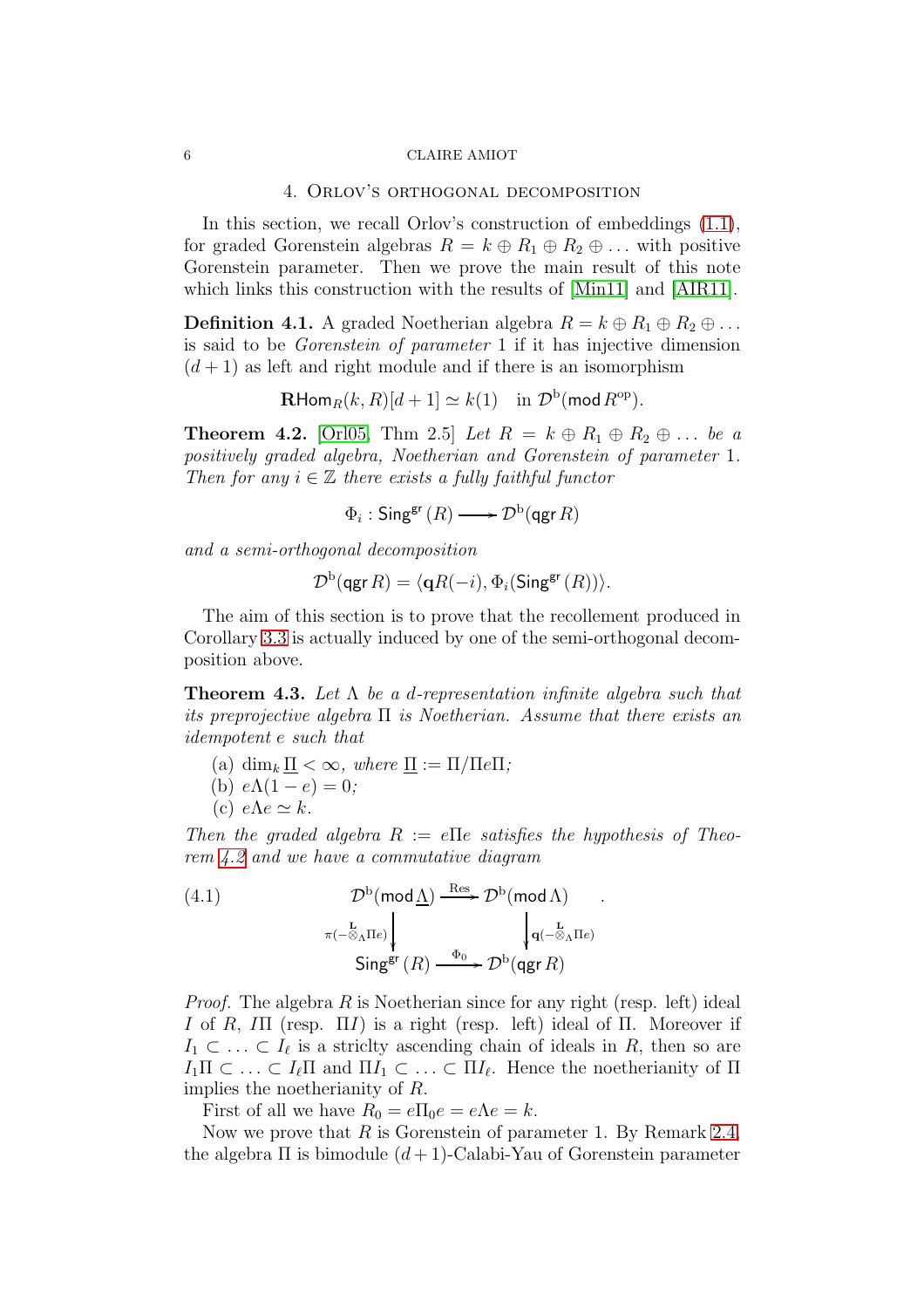1. Then by [\[AIR11,](#page-10-1) Remark 2.7], we deduce an isomorphism

$$
\mathbf{R}\text{Hom}_{R^e}(R, R^e)[d+1] \simeq R(1) \quad \text{in } \mathcal{D}(\mathsf{gr} R^e).
$$

Applying the functor  $-\overset{\mathbf{L}}{\otimes}_R R_0 = \overset{\mathbf{L}}{\otimes}_R k$  we obtain the following isomorphisms in  $\mathcal{D}(\mathsf{gr}\, R^{\rm op}\otimes R_0)=\mathcal{D}(\mathsf{gr}\, R^{\rm op})$ :

$$
k(1)[-d-1] \simeq \mathbf{R}\text{Hom}_{R^e}(R, R^e) \overset{\mathbf{L}}{\otimes}_R R_0
$$
  
\simeq \mathbf{R}\text{Hom}\_{R\_0^{\text{op}} \otimes R}(R\_0, R\_0^{\text{op}} \otimes R)   
\simeq \mathbf{R}\text{Hom}\_R(k, R).

Therefore we are in the setup of Theorem [4.2.](#page-6-1) In order to check that the diagram [\(4.1\)](#page-6-2) is commutative, we have to recall the construction of the functors  $\Phi_i$ . We use the same notation as in [\[Orl05\]](#page-11-0) that we recall here for the convenience of the reader.

For  $i \in \mathbb{Z}$  we denote by  $\mathsf{gr}_{\geq i}R$  the full subcategory of  $\mathsf{gr} R$  which consists of all modules  $M \in \mathbf{gr} R$  such that  $M_p = 0$  when  $p < i$ . We denote by  $\mathcal P$  the category  $\mathcal D^{\mathrm b}(\mathsf{gr}\,\mathsf{proj}\,R),$  and by  $\mathcal P_{\geq i}$  the full subcategory of P generated by the free modules  $R(p)$  with  $p \geq -i$ .

Orlov proves the existence of the following semi-orthogonal decompositions (Lemmas 2.3 and 2.4 in [\[Orl05\]](#page-11-0))

$$
\mathcal{D}^{\rm b}(\operatorname{gr} R)=\langle \mathcal{D}^{\rm b}(\operatorname{gr}_{\geq i} R), \mathcal{P}_{
$$

and proves the equivalence  $\mathcal{D}(\mathsf{gr}\,R)/\mathcal{P} \simeq \mathcal{D}^{\rm b}(\mathsf{gr}_{\geq i}R)/\mathcal{P}_{\geq i}$ . Then the funcotr  $\Phi_i$  is given by the following composition

$$
\operatorname{Sing}^{\operatorname{gr}}(R) = \mathcal{D}(\operatorname{gr} R)/\mathcal{P} \xrightarrow{\sim} \mathcal{D}^{\operatorname{b}}(\operatorname{gr}_{\geq i} R)/\mathcal{P}_{\geq i} \simeq^{\perp} \mathcal{P}_{\geq i} \xrightarrow{\sim} \mathcal{D}^{\operatorname{b}}(\operatorname{gr} R) \xrightarrow{\operatorname{q}} \mathcal{D}^{\operatorname{b}}(\operatorname{qgr} R) \ .
$$

More precisely, if  $X \in \mathcal{D}^{\mathsf{b}}(\mathsf{gr}\,R)$  then there exists a triangle

$$
Y \longrightarrow X \longrightarrow X_1 \longrightarrow Y[1]
$$

in  $\mathcal{D}^{\rm b}(\text{gr } R)$  with  $Y \in \mathcal{P}_{\leq i}$  and  $X_1 \in \mathcal{D}^{\rm b}(\text{gr}_{\geq i}R)$ . Since  $\mathcal{P}_{\leq i} \subset \mathcal{P}, X$ and  $X_1$  are isomorphic in the singularity category. Then there exists a triangle

$$
X_2 \longrightarrow X_1 \longrightarrow Z \longrightarrow X_2[1]
$$

where  $Z \in \mathcal{P}_{\geq i}$  and  $X_2 \in \perp \mathcal{P}_{\geq i}$ . The objects X and  $X_2$  are isomorphic in the singularity category. Then  $\Phi_i(\pi X)$  is defined to be  $\mathbf{q}(X_2)$ . In particular if  $X \in^{\perp} \mathcal{P}_{\geq i}$  then  $\Phi_i \circ \pi(X) \simeq \mathbf{q}(X)$ .

Now let  $X \in \mathcal{D}^{\rm b}(\text{mod }\Lambda/\Lambda e\Lambda)$ . The object  $X \otimes_{\Lambda} \Pi e$  belongs to the thick subcategory of  $\mathcal{D}^{\rm b}(\mathsf{gr}\,R)$  generated by  $(1-e)\Pi e$ . For  $\ell < 0$ , the space Hom<sub>gr R</sub>( $(1 - e)$ Πe, R( $\ell$ )) clearly vanishes since Π hence R are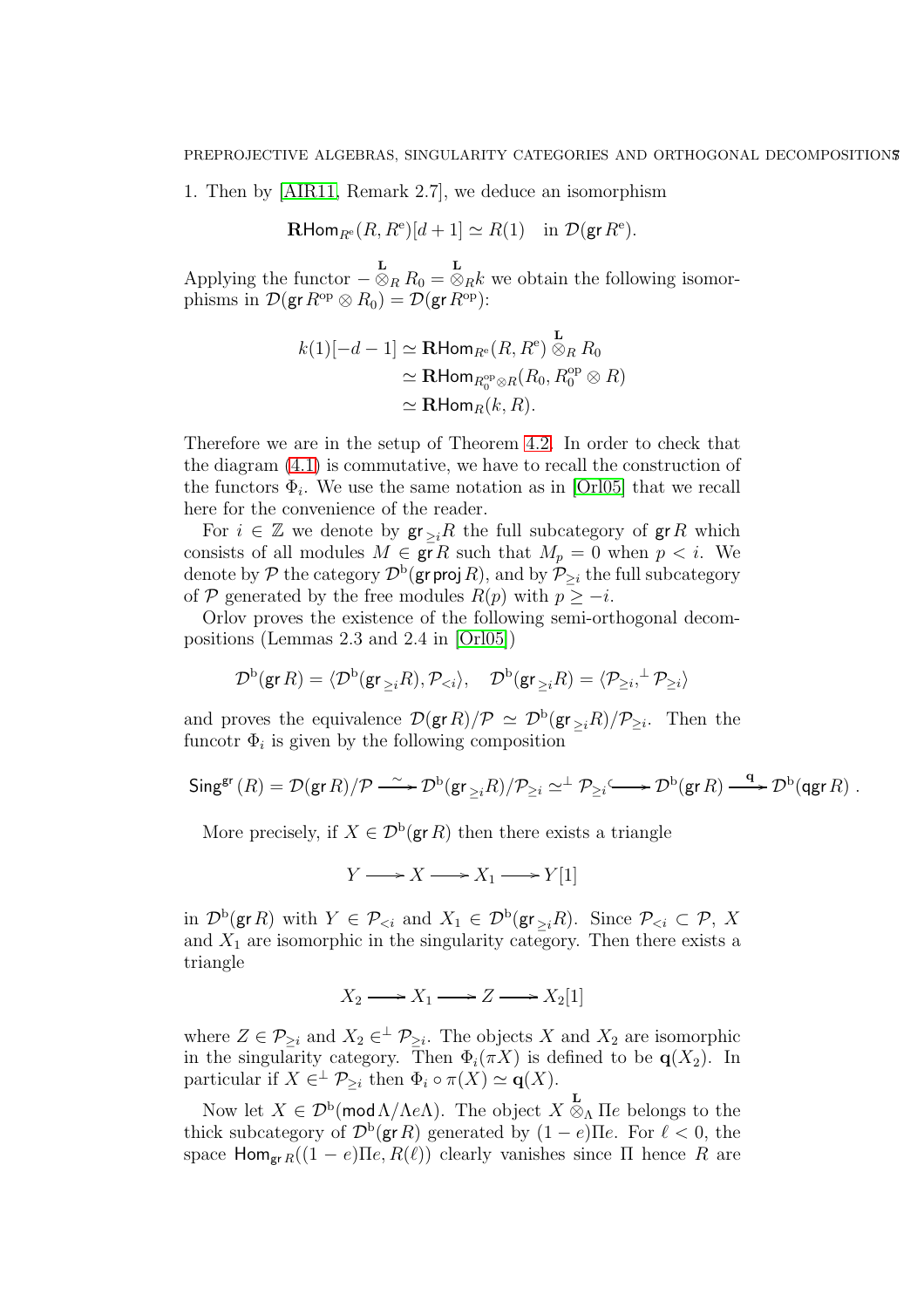positively graded. Moreover we have

Hom<sub>gr R</sub>
$$
( (1 - e) \Pi e, R)
$$
 = Hom<sub>gr R</sub> $( (1 - e) \Pi e, e \Pi e)$   
\n $\simeq (e \Pi (1 - e))_0$   
\n $= e \Lambda (1 - e) = 0$  by assumption (b).

This means that  $(1 - e)$ Πe belongs to the category

$$
{}^{\perp}\mathcal{P}_{\geq 0} = \{ M \in \mathcal{D}^{\mathrm{b}}(\mathsf{gr}\,R) \mid \mathsf{Hom}_{\mathcal{D}^{\mathrm{b}}(\mathsf{gr}\,R)}(M,R(\ell)), \forall \ell \leq 0 \}
$$

and so does  $X \overset{\mathbf{L}}{\otimes}_{\Lambda} \Pi e$ . Therefore  $\Phi_0 \circ \pi(X \overset{\mathbf{L}}{\otimes}_{\Lambda} \Pi e) = \mathbf{q}(X \overset{\mathbf{L}}{\otimes}_{\Lambda} \Pi e)$  and the diagram [\(4.1\)](#page-6-2) is commutative.  $\Box$ 

The functor  $\Phi_0$  does not commute with the degree shift. Using diagrams [\(2.1\)](#page-4-3) and [\(3.1\)](#page-5-1), we can deduce what is the degree shift action of the category  $\mathsf{Sing}^{\mathsf{gr}}(R)$  inside the category  $\mathcal{D}^{\mathsf{b}}(\mathsf{qgr} R)$ . More precisely we recover the following result.

Corollary 4.4. [\[KMV11,](#page-10-3) Lemma 5.2.1] In the setup of Theorem  $4.3$ , let M be an object in  $\mathsf{Sing}^{\mathsf{gr}}(R)$ . Then we have

$$
\Phi_0(M(1)) \simeq \mathsf{Cone}(\mathbf{R}\mathsf{Hom}_{\mathsf{qgr}\,R}(\mathbf{q}R,\Phi_0(M)(1)) \to \Phi_0(M)(1)).
$$

*Proof.* Using the diagrams  $(4.1)$ ,  $(2.1)$  and  $(3.1)$ , it is enough to understand the action of the functor  $\mathcal{S}_d$  inside the category  $\mathcal{D}^{\bar{b}}(\text{mod }\Lambda)$ . We denote by  $\theta$  a projective resolution of the object  $\mathbf{R}\text{Hom}_{\Lambda}(D\Lambda,\Lambda)$  in  $\mathcal{D}^{\rm b}(\textsf{mod}\,\Lambda^{\rm e}),$  and by  $\underline{\theta}$  a projective resolution of the object  $\mathbf{R}\mathsf{Hom}_{\underline{\Lambda}}(D\underline{\Lambda},\underline{\Lambda})$ in  $\mathcal{D}^{\rm b}(\text{mod}\underline{\Lambda}^{\rm e})$ . Then for  $N \in \mathcal{D}^{\rm b}(\text{mod}\underline{\Lambda})$  we have the following isomorphisms in  $\mathcal{D}^{\rm b}(\mathsf{mod}\,\Lambda)$ 

$$
\begin{aligned}\n\mathbf{S}_d^{-1} N &\simeq N \otimes_{\Lambda} \underline{\theta}[d] \\
&\simeq N \otimes_{\Lambda} \underline{\Lambda} \otimes_{\Lambda} \theta \otimes_{\Lambda} \underline{\Lambda}[d] \quad \text{by [AIR11, Lemma 4.2]} \\
&\simeq N \otimes_{\Lambda} \theta \otimes_{\Lambda} \underline{\Lambda}[d] \\
&\simeq \text{Cone}(N \otimes_{\Lambda} \theta \otimes_{\Lambda} \Lambda e\Lambda \to N \otimes_{\Lambda} \theta)[d] \quad \text{induced by the inclusion } \Lambda e\Lambda \to \Lambda \\
&\simeq \text{Cone}(\mathbb{S}_d^{-1} N \otimes_{\Lambda} \Lambda e\Lambda \to \mathbb{S}_d^{-1} N) \\
&\simeq \text{Cone}(\mathbf{R}\text{Hom}_{\Lambda}(e\Lambda, \mathbb{S}_d^{-1} N) \otimes_k e\Lambda \to \mathbb{S}_d^{-1} N)\n\end{aligned}
$$

Now, we can translate this isomorphism using the commutative dia-grams [\(4.1\)](#page-6-2), [\(2.1\)](#page-4-3) and [\(3.1\)](#page-5-1). And we obtain for any  $M \in \mathsf{Sing}^{\mathsf{gr}}(R)$ 

$$
\Phi_0(M(1)) \simeq \text{Cone}(\mathbf{R}\text{Hom}_{\text{qgr }R}(\mathbf{q}(e\Lambda \overset{\mathbf{L}}{\otimes}_{\Lambda} \Pi e), \Phi_0(M)(1)) \otimes_k \mathbf{q}(e\Lambda \overset{\mathbf{L}}{\otimes}_{\Lambda} \Pi e) \to \Phi_0(M)(1))
$$
  
\simeq \text{Cone}(\mathbf{R}\text{Hom}\_{\text{qgr }R}(\mathbf{q}R, \Phi\_0(M)(1)) \otimes\_k \mathbf{q}R \to \Phi\_0(M)(1)).

Using the previous description, it is also possible to describe for any  $i \in \mathbb{Z}$  the functors  $\Phi_i$  defined by Orlov in terms of the categories  $\mathcal{D}^{\rm b}(\mathsf{mod}\,\Lambda)$  and  $\mathcal{D}^{\rm b}(\mathsf{mod}\,\underline{\Lambda}).$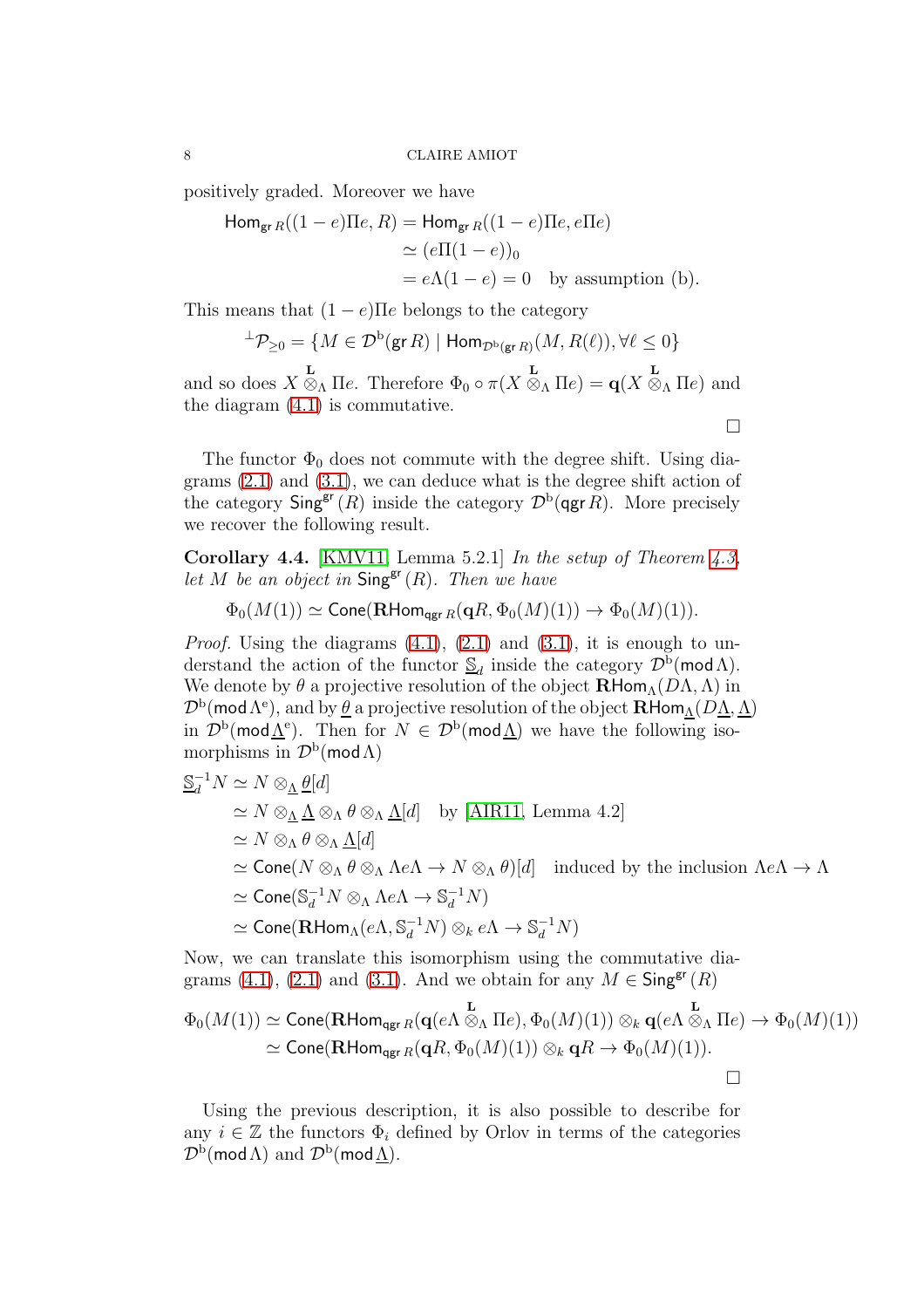Corollary 4.5. Under hypothesis and notations of Theorem [4.3,](#page-6-3) for any  $i \in \mathbb{Z}$  there is a commutative diagram

$$
\mathcal{D}^{\mathrm{b}}(\mathrm{mod}\,\underline{\Lambda})\xrightarrow{\mathrm{S}_{d}^{-i}\circ\mathrm{Res}\circ\underline{\mathrm{S}}_{d}^{i}}\mathcal{D}^{\mathrm{b}}(\mathrm{mod}\,\Lambda)
$$
\n
$$
\downarrow_{F}\downarrow\downarrow_{G}
$$
\n
$$
\mathrm{Sing}^{\mathrm{gr}}(R)\xrightarrow{\Phi_{i}}\mathcal{D}^{\mathrm{b}}(\mathrm{qgr}\,R)
$$

*Proof.* Using the commutativity of the diagrams  $(4.1)$ ,  $(2.1)$  and  $(3.1)$ , it is enough to check that for any  $M \in \mathsf{Sing}^{\mathsf{gr}}(R)$  we have  $\Phi_i(M) \simeq$  $\Phi_0(M(-i))(i)$ . Indeed one immediately checks that if  $N \in \mathcal{P}_{\geq i}$ , then  $N(-i) \in \perp \mathcal{P}_{\geq 0}$ , so

$$
\Phi_0(\pi N(-i))(i) = \mathbf{q}(N(-i))(i) = \mathbf{q}(N) = \Phi_i(\pi N).
$$

## 5. Examples

<span id="page-9-0"></span>In this section,  $d > 1$  is an integer and we denote by S the polynomial algebra  $S = k[X_0, \ldots, X_d]$ .

Let  $\Lambda$  be the d-Beilinson algebra, that is the algebra presented by the quiver

0 1 2 d − 1 d x0,<sup>0</sup> x1,<sup>0</sup> xd,<sup>0</sup> x0,<sup>1</sup> x1,<sup>1</sup> xd,<sup>1</sup> x0,d−<sup>1</sup> x1,d−<sup>1</sup> xd,d−<sup>1</sup>

with relations  $x_{i,\ell+1}x_{j,\ell}-x_{j,\ell+1}x_{i,\ell}=0$  for  $\ell=0,\ldots,d-2$  and  $i,j=$  $0, \ldots, d$ . This algebra is a *d*-representation infinite algebra (cf Example 2.15 of [\[HIO12\]](#page-10-2)).

Its associated preprojective algebra is the graded algebra Π given by the graded quiver



where  $\deg(x_{i,d}) = 1$  for any i and  $\deg(x_{i,\ell}) = 0$  for any i and  $\ell \leq d-1$ and with relations  $x_{i,\ell+1}x_{j,\ell}-x_{j,\ell+1}x_{i,\ell}=0$  for  $i, j, \ell \in \mathbb{Z}/(d+1)\mathbb{Z}$ .

Let e be the idempotent associated with the vertex 0. The algebra  $\Pi = \Pi / \Pi e \Pi$  is presented by an acyclic quiver, so it is finite-dimensional. We also clearly have  $e\Lambda(1-e) = 0$  and  $e\Lambda e = k$ . So we are in the setup of Theorem [4.3.](#page-6-3)

One easily checks that the algebra eΠe is isomorphic to the subalgebra of S generated by the monomials of the form  $\prod_{i=0}^{d} X_i^{\alpha_i}$  where  $\sum_{i=0} \alpha_i = d+1$ . Moreover, using the fact that  $\deg(x_{i_0,0}x_{i_1,1} \ldots x_{i_d,d}) =$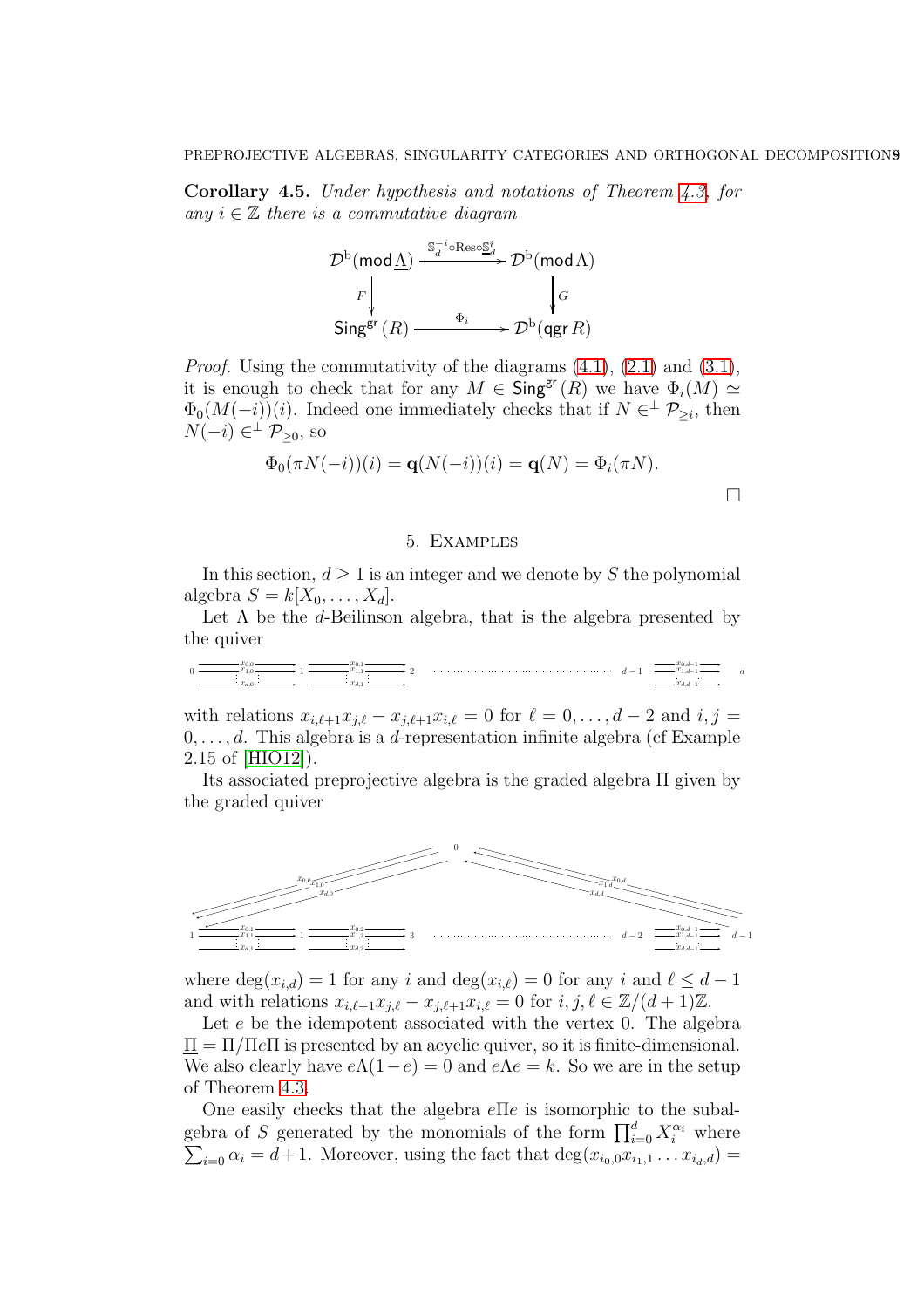1 in Π for any  $i_0, \ldots, i_d$ , we deduce that  $e \Pi e$  is isomorphic as graded ring to the  $(d+1)$ -Veronese algebra  $S^{(d+1)}$ .

Therefore one has a triangle equivalence

(5.1) 
$$
\mathcal{D}^{\mathrm{b}}(\mathsf{mod}\,\Lambda) \simeq \mathcal{D}^{\mathrm{b}}(\mathsf{qgr}\,S^{(d+1)}).
$$

By Serre's theorem, [\[Ser55\]](#page-11-1) one has  $\mathsf{qgr}\,R \simeq \mathsf{coh}(\mathrm{Proj} R)$  if R is generated in degree 1 and  $R_0 \simeq k$ . So we have equivalences  $\mathsf{qgr} S^{(d+1)} \simeq$  $\text{coh}(\text{Proj}S^{(d+1)}) \simeq \text{coh}(\text{Proj}S) \simeq \text{coh}\mathbb{P}^d$ . Therefore the equivalence [\(5.1\)](#page-10-6) can be written

<span id="page-10-6"></span>
$$
\mathcal{D}^{\mathrm{b}}(\mathsf{mod}\,\Lambda)\simeq\mathcal{D}^{\mathrm{b}}(\mathsf{coh}\mathbb{P}^d)
$$

and we recover the triangle equivalence due to Beilinson [\[Bei78\]](#page-10-7). The algebra  $\Lambda = \Lambda/\Lambda e\Lambda$  is presented by the quiver

$$
1\underbrace{\overbrace{\qquad \qquad x_{1,1}}^{x_{0,1}} \qquad \qquad}_{x_{d,1}} \qquad \qquad 2 \qquad \qquad \qquad d-1 \qquad \overbrace{\qquad \qquad x_{1,d-1}}^{x_{0,d-1}} \qquad \qquad d}{\qquad \qquad d-1 \qquad \qquad d-1 \qquad \qquad d}{\qquad \qquad x_{d,d-1}} \qquad \qquad d-1 \qquad \qquad d-1 \qquad \qquad d-1 \qquad \qquad d-1 \qquad \qquad d-1 \qquad \qquad d-1 \qquad \qquad d-1 \qquad \qquad d-1 \qquad \qquad d-1 \qquad \qquad d-1 \qquad \qquad d-1 \qquad \qquad d-1 \qquad \qquad d-1 \qquad \qquad d-1 \qquad \qquad d-1 \qquad \qquad d-1 \qquad \qquad d-1 \qquad \qquad d-1 \qquad \qquad d-1 \qquad \qquad d-1 \qquad \qquad d-1 \qquad \qquad d-1 \qquad \qquad d-1 \qquad \qquad d-1 \qquad \qquad d-1 \qquad \qquad d-1 \qquad \qquad d-1 \qquad \qquad d-1 \qquad \qquad d-1 \qquad \qquad d-1 \qquad \qquad d-1 \qquad \qquad d-1 \qquad \qquad d-1 \qquad \qquad d-1 \qquad \qquad d-1 \qquad \qquad d-1 \qquad \qquad d-1 \qquad \qquad d-1 \qquad \qquad d-1 \qquad \qquad d-1 \qquad \qquad d-1 \qquad \qquad d-1 \qquad \qquad d-1 \qquad \qquad d-1 \qquad \qquad d-1 \qquad \qquad d-1 \qquad \qquad d-1 \qquad \qquad d-1 \qquad \qquad d-1 \qquad \qquad d-1 \qquad \qquad d-1 \qquad \qquad d-1 \qquad \qquad d-1 \qquad \qquad d-1 \qquad \qquad d-1 \qquad \qquad d-1 \qquad \qquad d-1 \qquad \qquad d-1 \qquad \qquad d-1 \qquad \qquad d-1 \qquad \qquad d-1 \qquad \qquad d-1 \qquad \qquad d-1 \qquad \qquad d-1 \qquad \qquad d-1 \qquad \qquad d-1 \qquad \qquad d-1 \qquad \qquad d-1 \qquad \qquad d-1 \qquad \q
$$

with relations  $x_{i,\ell+1}x_{i,\ell} - x_{i,\ell+1}x_{i,\ell} = 0$ . By Theorem [3.2](#page-4-1) there is a triangle equivalence

$$
\mathsf{Sing}^{\mathsf{gr}}\,(S^{(d+1)}) \simeq \mathcal{D}^{\mathrm{b}}(\mathsf{mod}\,\underline{\Lambda})
$$

and we deduce a recollement

$$
\operatorname{Sing}^{\operatorname{gr}}\big(S^{(d+1)}\big)\xrightarrow{\longleftarrow} \mathcal{D}^{\operatorname{b}}(\operatorname{coh}\mathbb{P}^d)\xrightarrow{\longleftarrow} \mathcal{D}^{\operatorname{b}}(\operatorname{mod} k)\ .
$$

Note that for  $d = 1$ , one easily checks that the graded algebra  $S^{(2)}$  is isomorphic to the graded algebra  $k[U, V, W]/(UW - V^2)$  where  $deg(U) = deg(V) = deg(W) = 1$ . Thus  $Y = Proj(S^{(2)}) \simeq \mathbb{P}^1$  can be seen as a Fano hypersurface of  $\mathbb{P}^2$  of degree 2. Then we are in the setup of Theorem 3.11 (i) of [\[Orl05\]](#page-11-0), and the graded singularity category of  $S<sup>(2)</sup>$  is equivalent to the triangulated category of graded B-branes.

## **REFERENCES**

- <span id="page-10-1"></span>[AIR11] C. Amiot, O. Iyama and I. Reiten, *Stable categories of Cohen-Macaulay* modules and cluster categories, preprint, arXiv 1104.3658.
- <span id="page-10-4"></span>[AKL11] L. Angeleri Hügel, S. König and Q. Liu, Recollements and tilting objects, Journal of Pure and Applied Algebra, 215 (2011), 420-438.
- <span id="page-10-7"></span>[Bei78] A. A. Beilinson, *Coherent sheaves on*  $\mathbb{P}^n$  and problems in linear algebra, Funktsional. Anal. i Prilozhen. 12 (1978), no. 3, 6869.
- <span id="page-10-5"></span>[Buc87] R. O. Buchweitz, Maximal Cohen-Macaulay modules and Tate cohomology over Gorenstein rings, unpublished manuscript, 155 pages, 1987.
- <span id="page-10-2"></span>[HIO12] M. Herschend, O. Iyama, S. Oppermann, n-representation infinite algebras, preprint, arXiv 1205.1272.
- <span id="page-10-3"></span>[KMV11] B. Keller, D. Murfet, M. Van den Bergh, On two examples by Iyama and Yoshino, Compos. Math., 147, (2011) no 2, 591–612.
- <span id="page-10-0"></span>[Min11] H. Minamoto *Ampleness of two-sided tilting complexes*, Int. Math. Res. Not. (2012), 67-101.
- [MM10] H. Minamoto, I. Mori, *Structures of AS-Gorenstein Algebras*, Adv. Math. 226 (2011), 4061–4095.